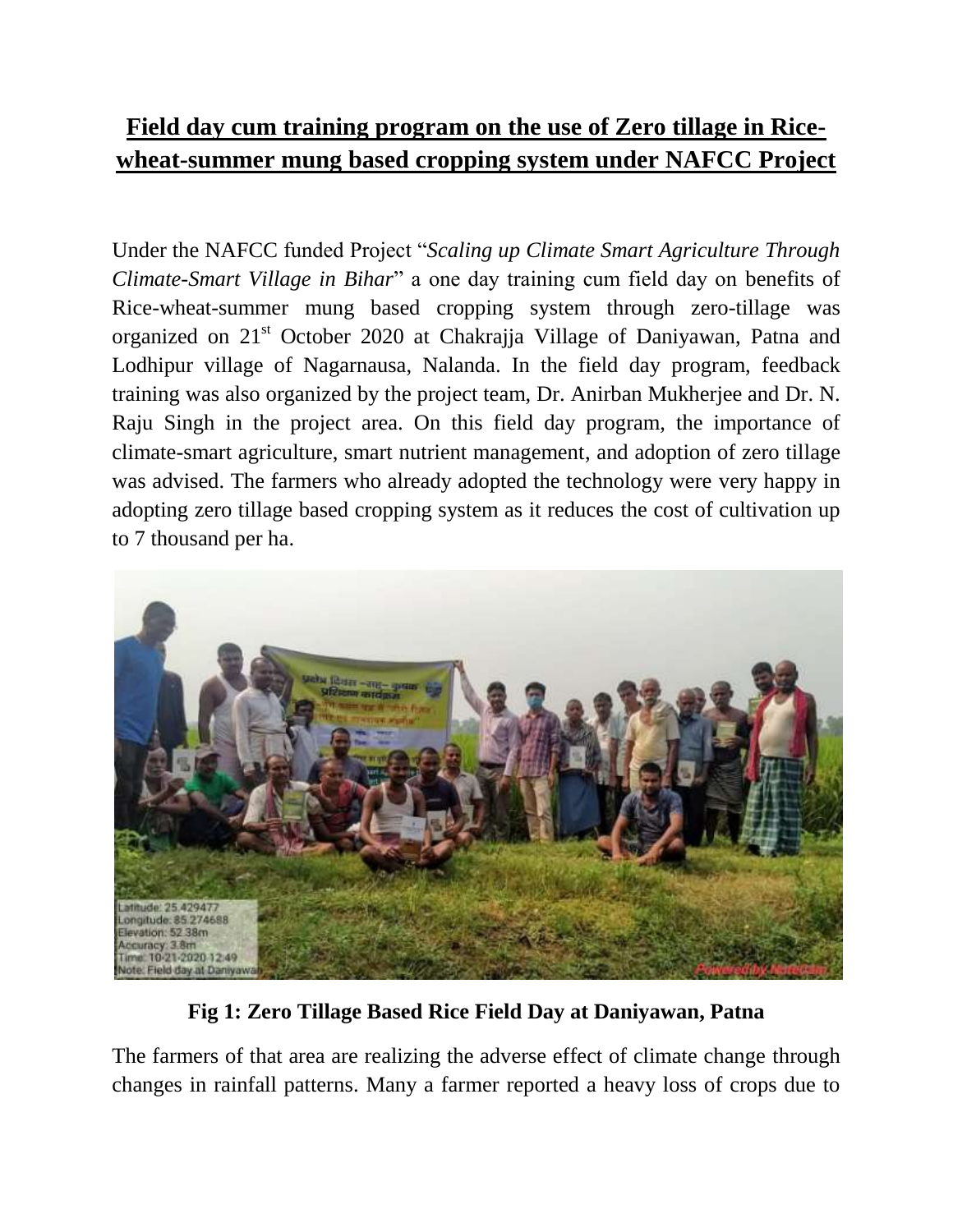sudden heavy flash of rain in these areas. The project has created awareness among farmers to adopt climate-smart crop management practices.



**Fig 2: Training and awareness program at Daniyawan, Patna**



**Fig 3: Zero Tillage Based Rice Field Day at Nagarnausa, Nalanda**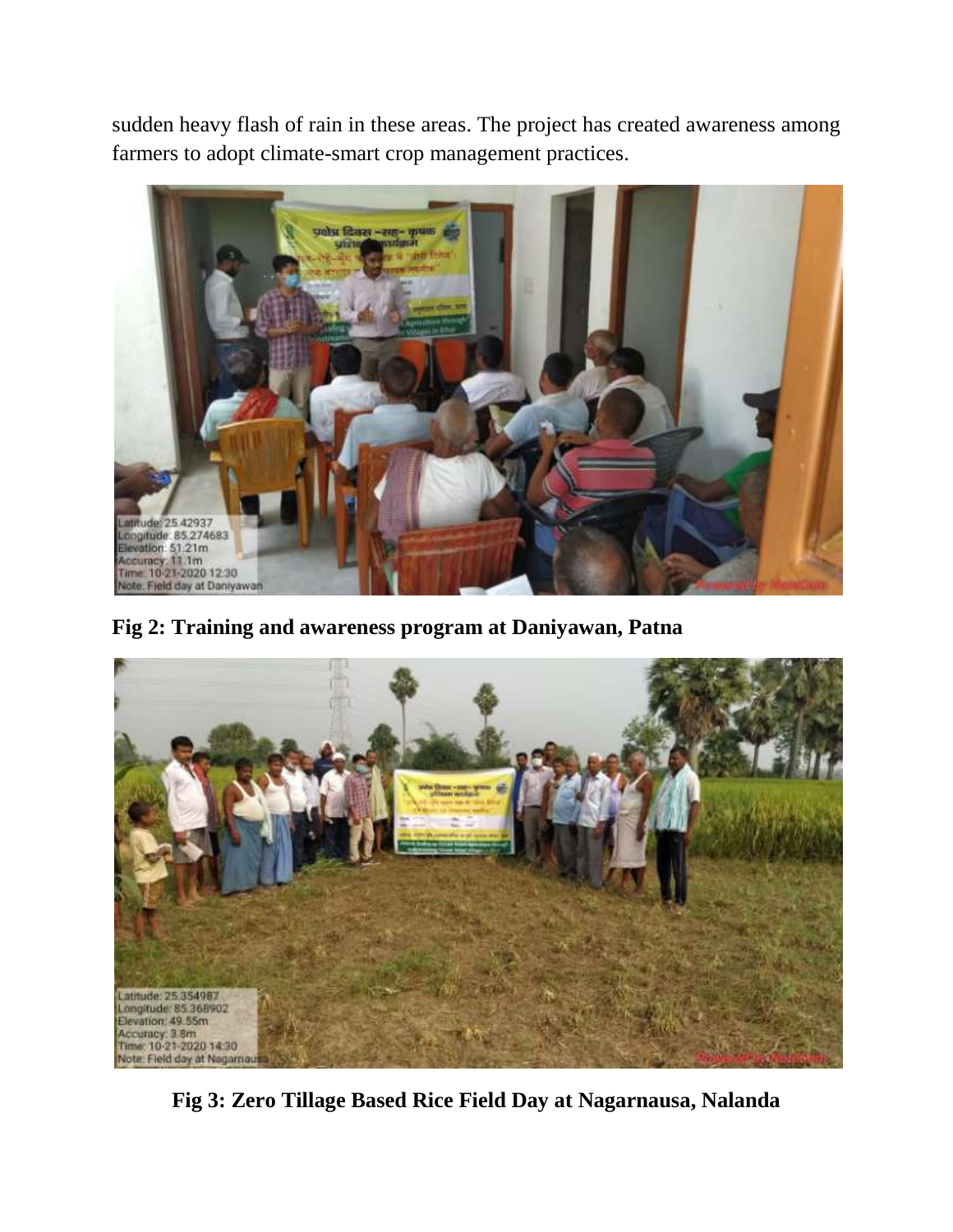

## **Fig 4: Training and awareness program at Nagarnausa, Nalanda**



**Fig 5: The program was reported by the newspaper of Bihar dated 22nd October 2020**